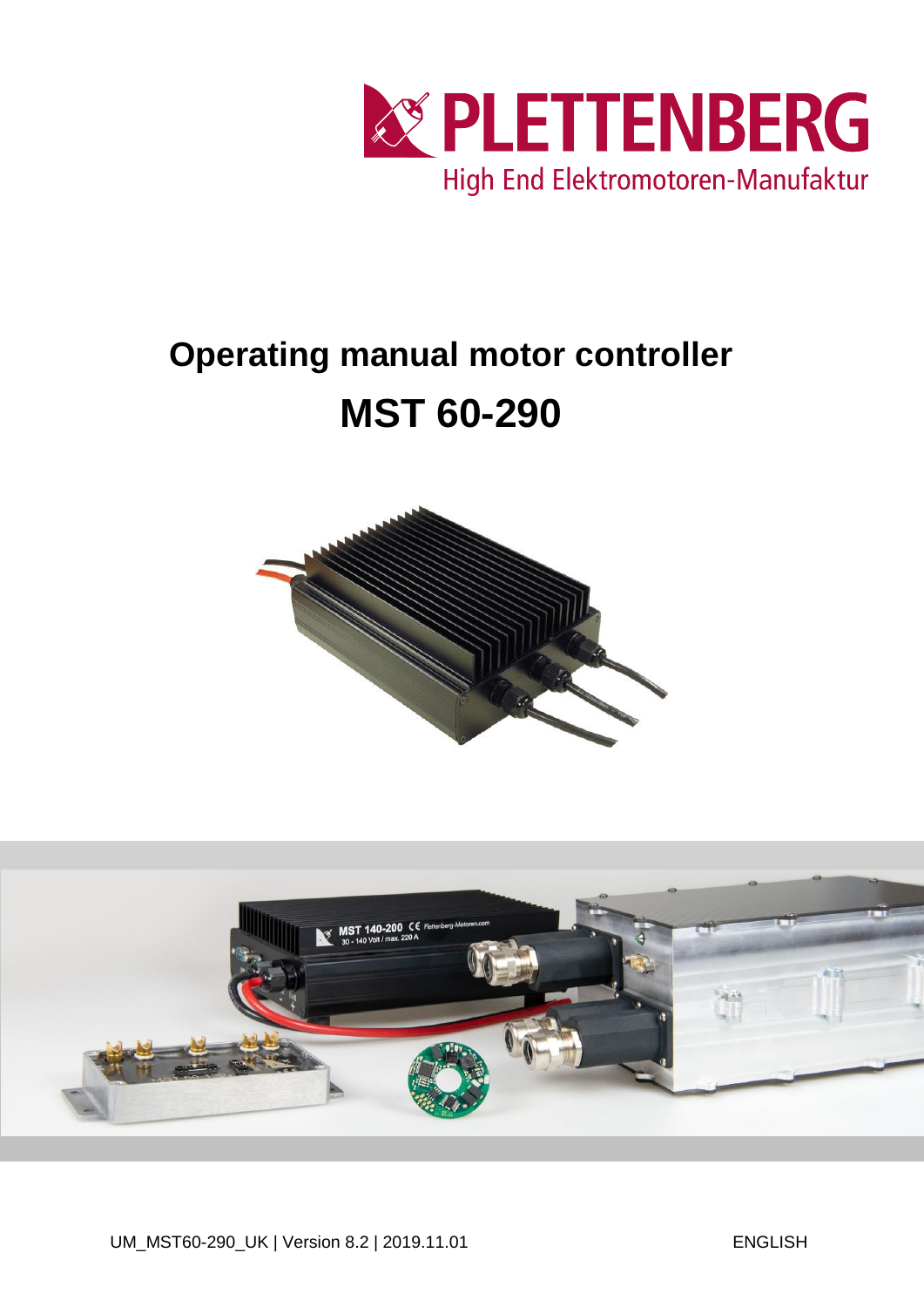

### <span id="page-1-0"></span>**Table of Contents**

| 1. |                                          |
|----|------------------------------------------|
|    |                                          |
| 2. |                                          |
| 3. |                                          |
| 4. |                                          |
| 5. |                                          |
| 6. |                                          |
| 7. |                                          |
| 8. |                                          |
| 9. |                                          |
|    |                                          |
|    |                                          |
|    |                                          |
|    |                                          |
|    |                                          |
|    | 2 Byte Commands (only in Adjust Mode) 14 |
|    | 5 Byte Commands (only in Adjust Mode) 15 |
|    | RS232 Command examples 16                |
|    | Commutation Sequence Forward 16          |
|    | Commutation Sequence Reverse 16          |
|    |                                          |
|    |                                          |
|    |                                          |
|    |                                          |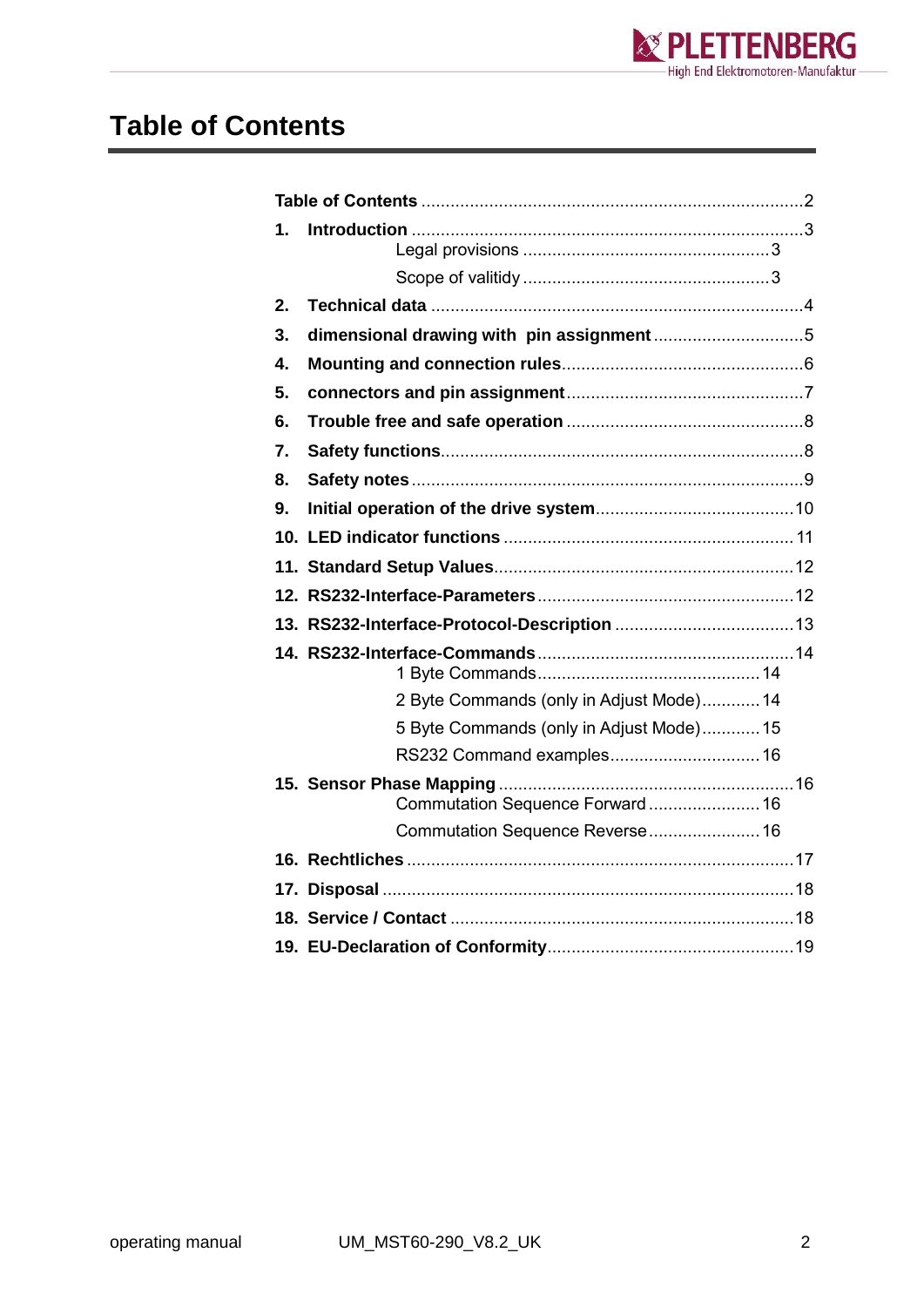

# <span id="page-2-0"></span>**1. Introduction**

#### <span id="page-2-1"></span>**Legal provisions**

The information contained in this document is the sole property of Plettenberg Elektromotoren GmbH & Co. KG. Publication, in whole or in part, requires the express written consent of Plettenberg Elektromotoren GmbH & Co. KG. An internal company duplication, which is intended for the evaluation of the product or for the appropriate assignment, is permitted and not subject to approval.

**Plettenberg Elektromotoren GmbH & Co. KG** Rostocker Straße 30 D-34225 Baunatal – Großenritte Telefon: +49 (0) 56 01 / 97 96-0 Internet: www.Plettenberg-Motoren.com E-Mail: [Info@Plettenberg-Motoren.com](mailto:Info@Plettenberg-Motoren.com) © 2016 Plettenberg Elektromotoren GmbH & Co. KG. Alle Rechte vorbehalten.

<span id="page-2-2"></span>**Scope of valitidy**

This document applies for the following device types:

**Controller type** MST 60-290

This manual describes the features, installation and operation of Plettenberg motor control MST60-290.

**Please read the instruction manual carefully and completely before using the controller. Disregarding the hints and instructions can be fatal and can cause lethal injuries! The limitation of the length of the battery input cables is mandatory(see chapter 4).**

#### **If you have questions please do not hesitate to contact us.**

The engine control MST60-290 has been specially developed for the use with brushless Plettenberg electric motors with sensors. Brushless motors from other manufacturers can only be connected, if they are equipped with 3 Hall sensors in 120 ° electrical arrangement. We assume no guarantee for the proper functioning of the MST60-290 with motors from other manufacturers.

The MST60-290 can drive brushless motors electrically up to 240000 rpm. A 20-pole motor, for example, makes 10 electrical revolutions doing one shaft rotation. The maximum speed for such a 20-pole motor is calculated: 240000rpm / 10pole pairs = 24000rpm.

The powerful 32-bit microprocessor allows a sensitive and fast motor control in conjunction with a very universal use. The measured values are displayed in real time on the RS232 interface in plain text so that they can be evaluated with a PC or other microprocessor control easy.

The firmware of the MST60-290 can be updated. However, it has to be sent to the factory for update.

The MST60-290 is delivered as standard with analog interface.

If required, the MST60-290 can be delivered with impulse interface or CAN 2.0 bus interface instead of the analog interface.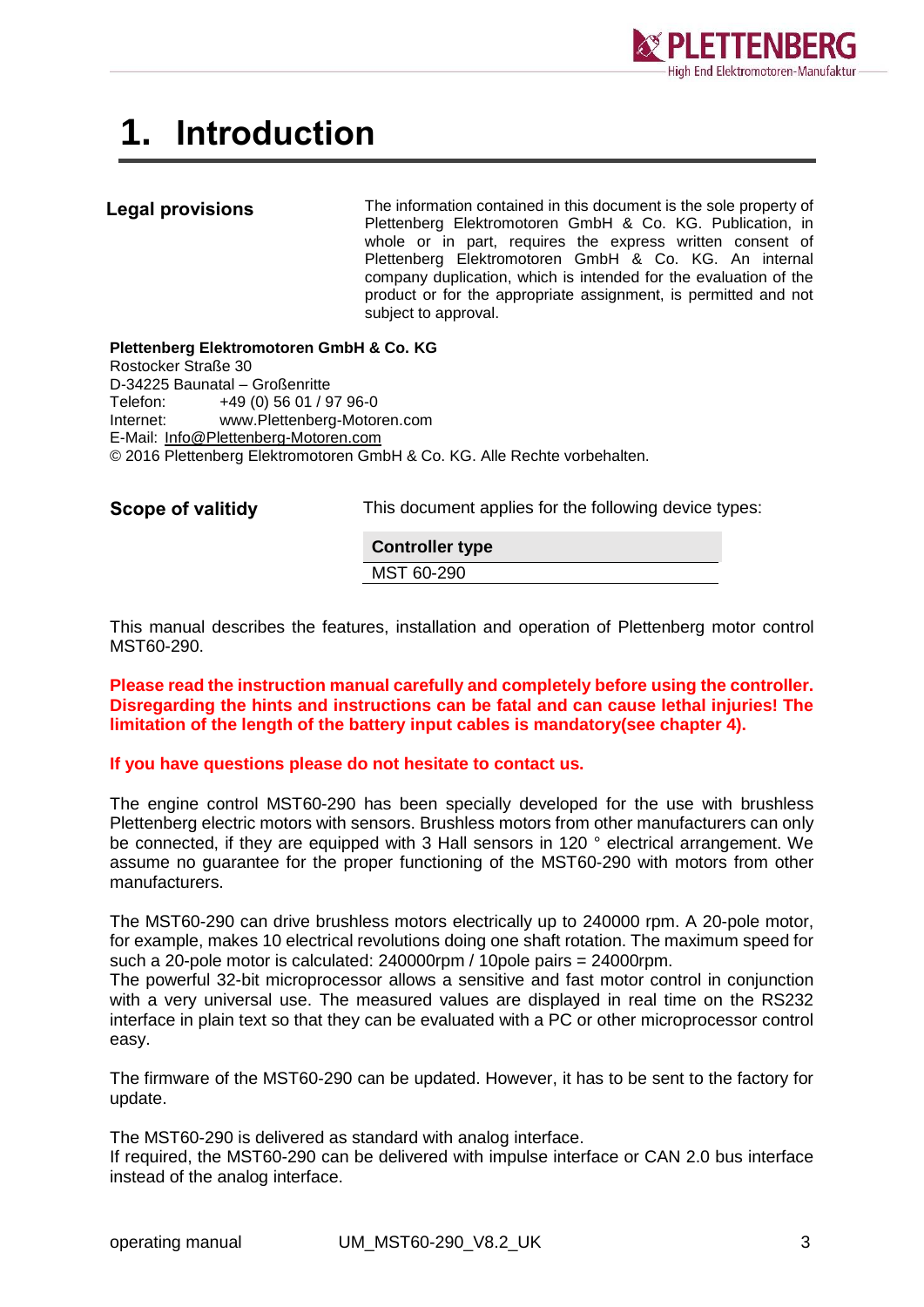

### <span id="page-3-0"></span>**2. Technical data**

| Weight: | approx. 1150g without cable, approx. 1450g with 33cm battery cable |
|---------|--------------------------------------------------------------------|
|         | and 27cm motor cable (16mm <sup>2</sup> )                          |

Length: 164 mm without connector and cable glands (AG12 22mmx17mm)

Width: 135mm

Height: 61mm with cooling fins

Protection class: IP53

Maximum Speed: 240000rpm electrical

Maximum continuous power 17,4kW

Maximum short term power 23kW

Battery voltage range 12V to 52V nominal

Permissible supply voltage 10V to 60V

Maximum current 390A / 290A continuous current (at 25 ° C ambient temperature) At 50 ° C ambient temperature, the continuous current is 235A.

At 75 ° C ambient temperature, the continuous current is 165A..

The continuous current data refer to standard atmosphere (1013 mbar 25 ° C) , vertically aligned fins (eg control lies with the base plate horizontally with the ribs upwards on the table) and 1.5m/s airflow over the cooling fins. By forced cooling (forced ventilation with a fan or air flow), the allowable continuous current can be increased.

5V power supply (Max 50mA) for Hall sensors and electronic throttle and electronic brake pedal.

Two 0-5V analog inputs for throttle and brake function. One digital input for activating the reverse function.

An additional analog input for motor temperature monitoring.

It has a RS232 interface for outputting the current measured values and changing of the parameter of the controller. This can also be used for direct control without the analog inputs. Only one control interface type is active, so if the controller is switched to RS232 input mode the Analog interface is deactivated.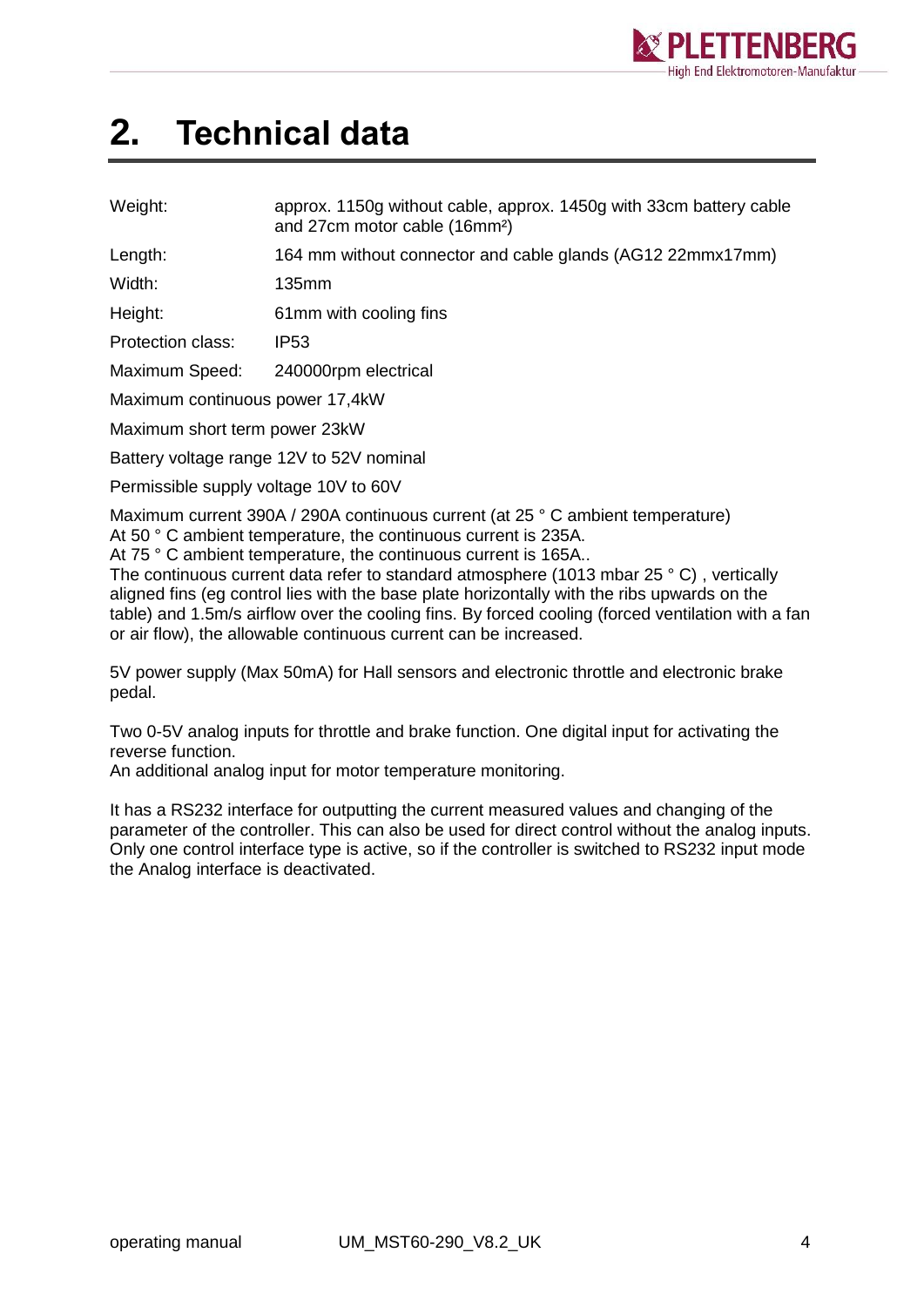

### <span id="page-4-0"></span>**3. dimensional drawing with pin assignment**

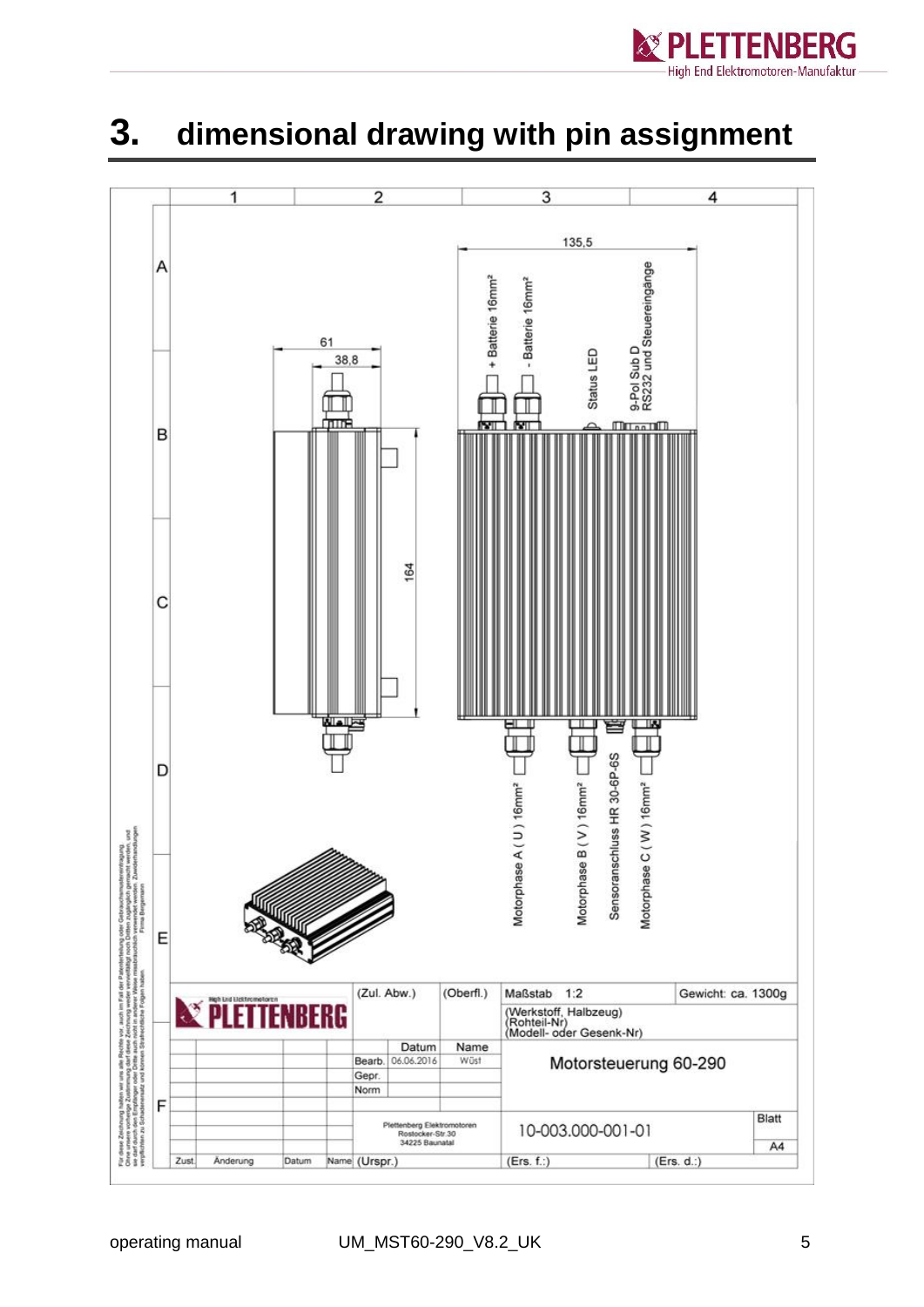

### <span id="page-5-0"></span>**4. Mounting and connection rules**

If the controller is mounted in a closed case, the warm air must be replaced accordingly or cooled. At 290A the dissipated heat is about 150W!

At the front plate 1 are 3 red 16mm² (AWG5) cables for the motor phases which feed through AG12 cable glands and the sensor connector.

The motor phase A(U) should be connected with the red motor phase at Plettenberg motors.

The motor phase B(V) should be connected with the white motor phase at Plettenberg motors.

The motor phase C(W) should be connected with the blue/black motor phase at Plettenberg motors.

At the front plate 2 are the two battery cables and the 9 pole Sub-D connector for communication and the green status LED.

Battery plus is the red 16 mm² (AWG5) cable, battery minus is the red 16 mm² (AWG5) cable with black rings, which is located right next to it. **Caution:** The sum of all battery cables (plus and minus) should be less than 1m. If several batteries are connected in series, the length of the connecting cables between the battery packs must be added to the battery cable length. The MST60-290 has 33cm battery cables as standard length. That means that  $100 \text{cm} - 2 \times 33 \text{cm} = 34 \text{cm}$  total cable length left for the battery pack.

**Warning:** Exceeding the permissible length of the battery wiring, the motor controller may be damaged. The motor controller is not protected against reverse polarity. If the battery is reversed, the motor controller may be damaged. Use an appropriate fuse (eg Bussmann FWA-300B Littelfuse L15S300, L25S300) between the battery pack and controller. **Caution:** When the operating voltage is connected without a corresponding power contactor to the motor controller, it creates a very strong connecting spark. We recommend a 100R 4W resistor to pre charge the capacitors in the motor control before making the connection. As a safety disconnect switch (emergency stop) we recommend Tyco Electronics AMP + EVC135 and KILOVAC EV200 series. A protective diode must be installed which, when the connection between the battery and the control unit is interrupted, draws the stored energy from the motor inductivity into the battery if current flows through the motor. The protective diode must be installed in parallel with the serial circuit fuse and safety disconnect switch. Anode to plus motor controller and cathode to battery plus. We recommend a DSEI2X121-02A dual diode, please connect both diodes in parallel to archive the best protection.

**Warning:** Never operate the controller with significant load on a power supply without permission from us. At partial throttle the input current of the controller could have high current spikes, which could cause overvoltage spikes, if using a power supply instead of a battery. These spikes can destroy the motor controller and/or the power supply. Never use the brake function, if using a power supply. **At braking the energy is feed back to the power supply**, the resulting overvoltage may destroy the power supply and/or the controller.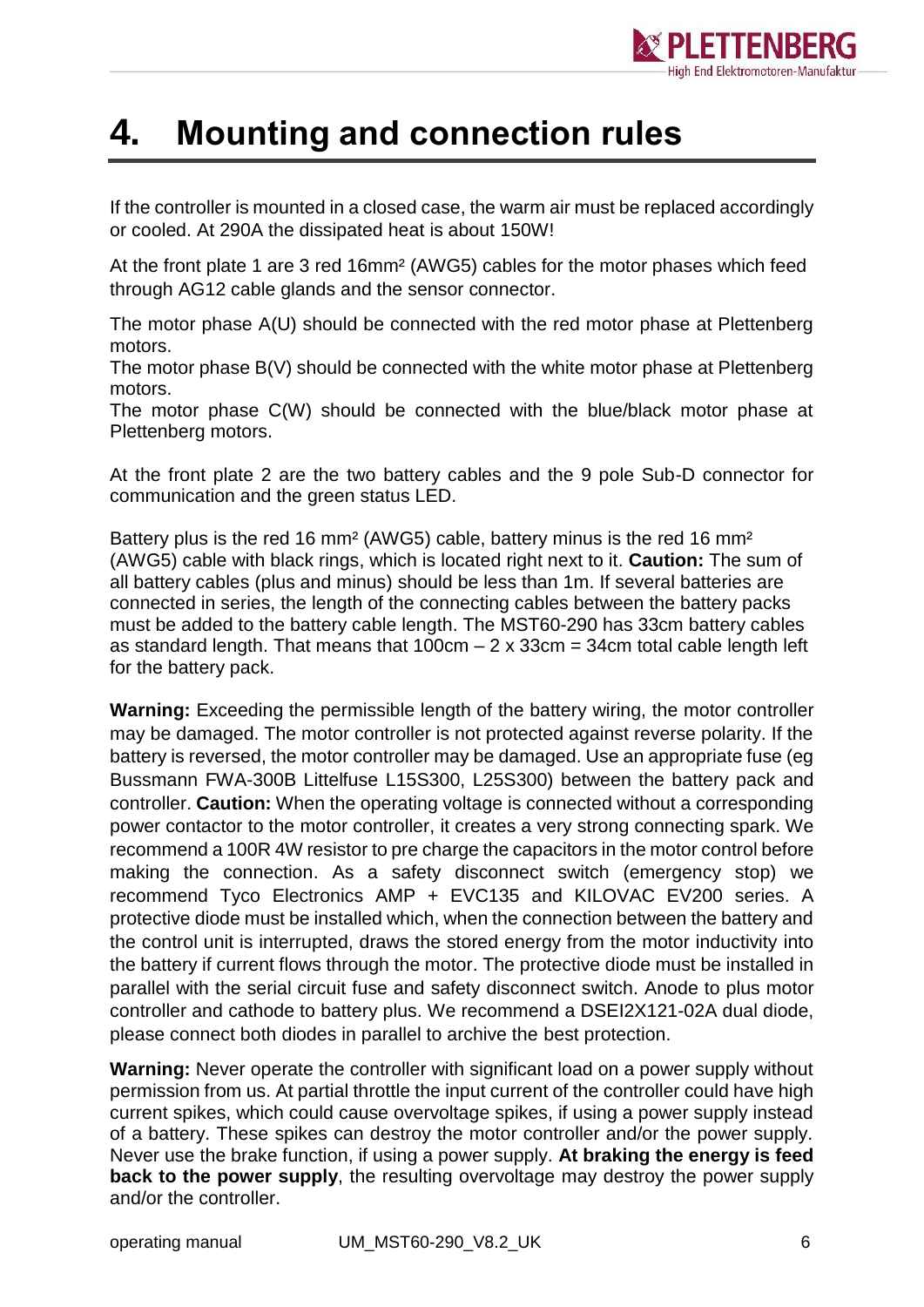

**Reversing the direction:** If you want to reverse the main direction of rotation, swap the sensor cable A and B and the motor phases B with C. You can also use the digital reverse input for reversing the direction (recommended).

Please note that the possible cable length of the RS232 cable depends on the used line driver and the used cable. At cable length over 2m we recommend a shielded CAT5 cable for the RS232 connection.

### <span id="page-6-0"></span>**5. connectors and pin assignment**

**Sensor connector:** Hirose HR30-6P-6S (71) 32.3mmx12.6mm Pin assignment hall sensor and motor temperature sensor:

Pin1: Sensor-C green Pin2: +5V (20mA) red Pin3: Sensor-B white Pin4: GND black Pin5: Sensor-A yellow or orange Pin6: NTC (47k) blue

The sensor cable shield should be connected with sensor GND. Do not connect the sensor cable shield with the motor case and/or with the motor controller case.

#### **Sub-D connector pin assignment:**

Pin1: Brake input (aux), analog input 0-5V Pin2: RxD Pin3: TxD Pin4: reverse switch (0V forward, 5V reverse) Pin5: GND Pin6: Throttle input, analog input 0-5V Pin7: NC do not connect Pin8: Impulse input, 5V Digital input Pin9: +5V (30mA) Potentiometer supply

The shield of the RS232 cable should be connected with pin5 GND. Do not connect the shield with the motor case and/or with the motor controller case. Connect the shield only on one side of the cable.

For outdoor use, we recommend a Sub-D case with a gasket (e.g. RS720-3085).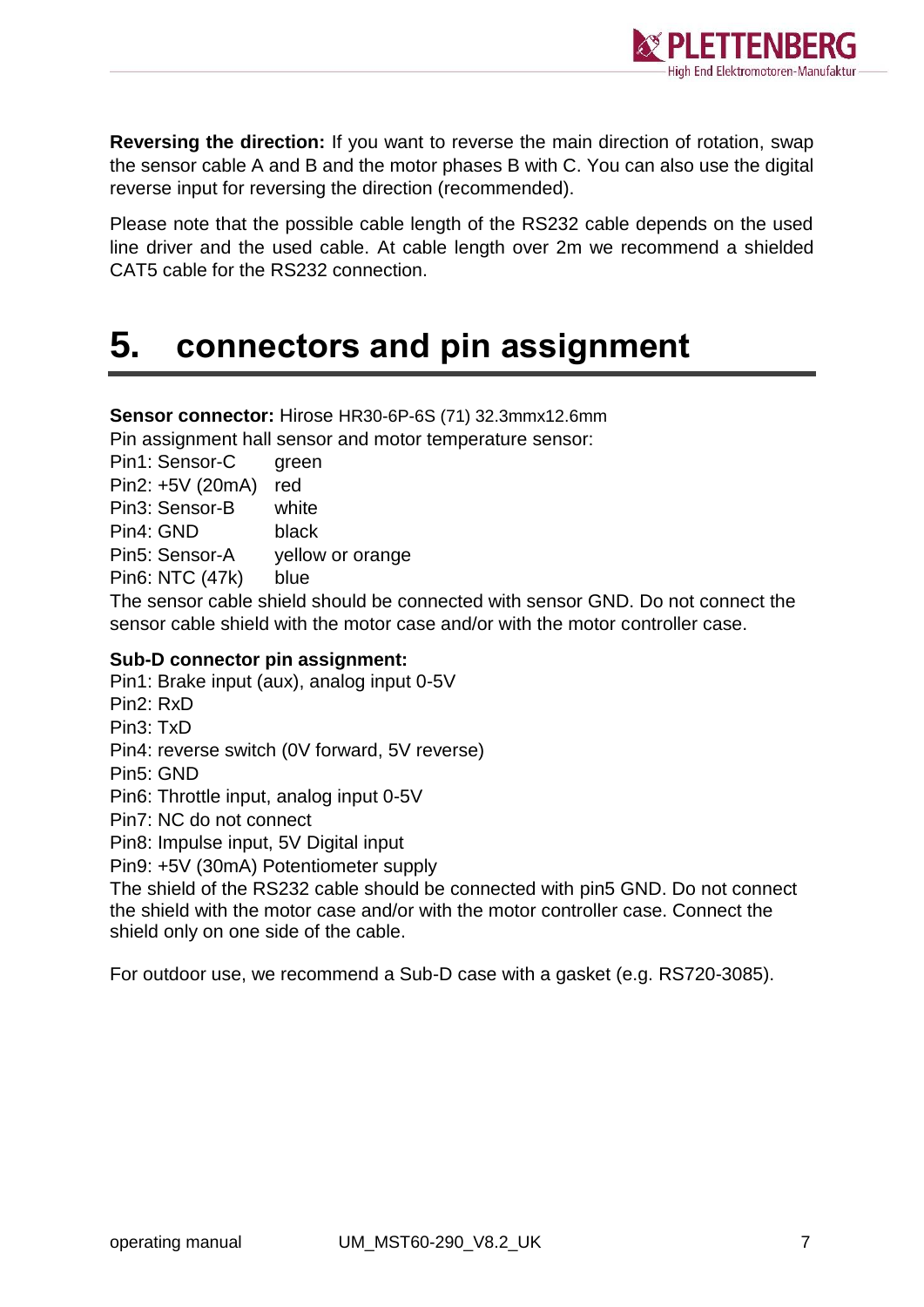

### <span id="page-7-0"></span>**6. Trouble free and safe operation**

**The sum of all battery cables (plus and minus together) and the connections between the battery cells must not exceed 1m. Warning: Exceeding the length of the battery wiring, the motor controller may be damaged. The motor controller is not protected against reverse polarity. Warning: If the battery is connected in reverse, the motor controller will be damaged.** Use the battery pack an appropriate fuse (eg Bussmann FWA-300B LittelfuseL15S300, L25S300).

The 5V power supply can deliver a maximum of 50mA. If the Hall sensors of the motor need in total of 20mA, 30mA are left for accelerator and brake pedals are available. Therefore check the power consumption of these components.

**Warning:** Even a short-term short-circuit on the 5V supply at the Sub-D connector leads to the failure of the power supply of the Hall sensors. This can cause a defect at the motor controller if the engine is running.

# <span id="page-7-1"></span>**7. Safety functions**

**Over voltage protection:** At default settings over 60V input voltage the MST controller switches off. If the input voltage rises over 65V the controller can be damaged, even if it is a short voltage spike. For more safety you can reduce the over voltage setting by the RS232 Command "ovXXX".

**Under voltage protection:** Below 10V input voltage the MST controller switches of to protect the internal power supply voltages.

**Motor temperature protection:** If the motor temperature is exceed the motor temperature limit the MST controller switches off to protect the motor.

**Controller temperature protection:** If the controller temperature is exceed the controller temperature limit the MST controller switches off to protect the motor.

**High pedal protection:** To avoid that the controller went to full throttle in case the minus wire to the throttle potentiometer is broken, the MST controller switches off, if the voltage at the analog input exceed 4.95V for safety.

**Start protection:** To avoid that the motor starts unwanted at power on, the controller getting armed at power on after the throttle signal is at stop position.

**Sensor error:** If the positions sensors give faulty signals the MST controller switches off to protect the motor and the controller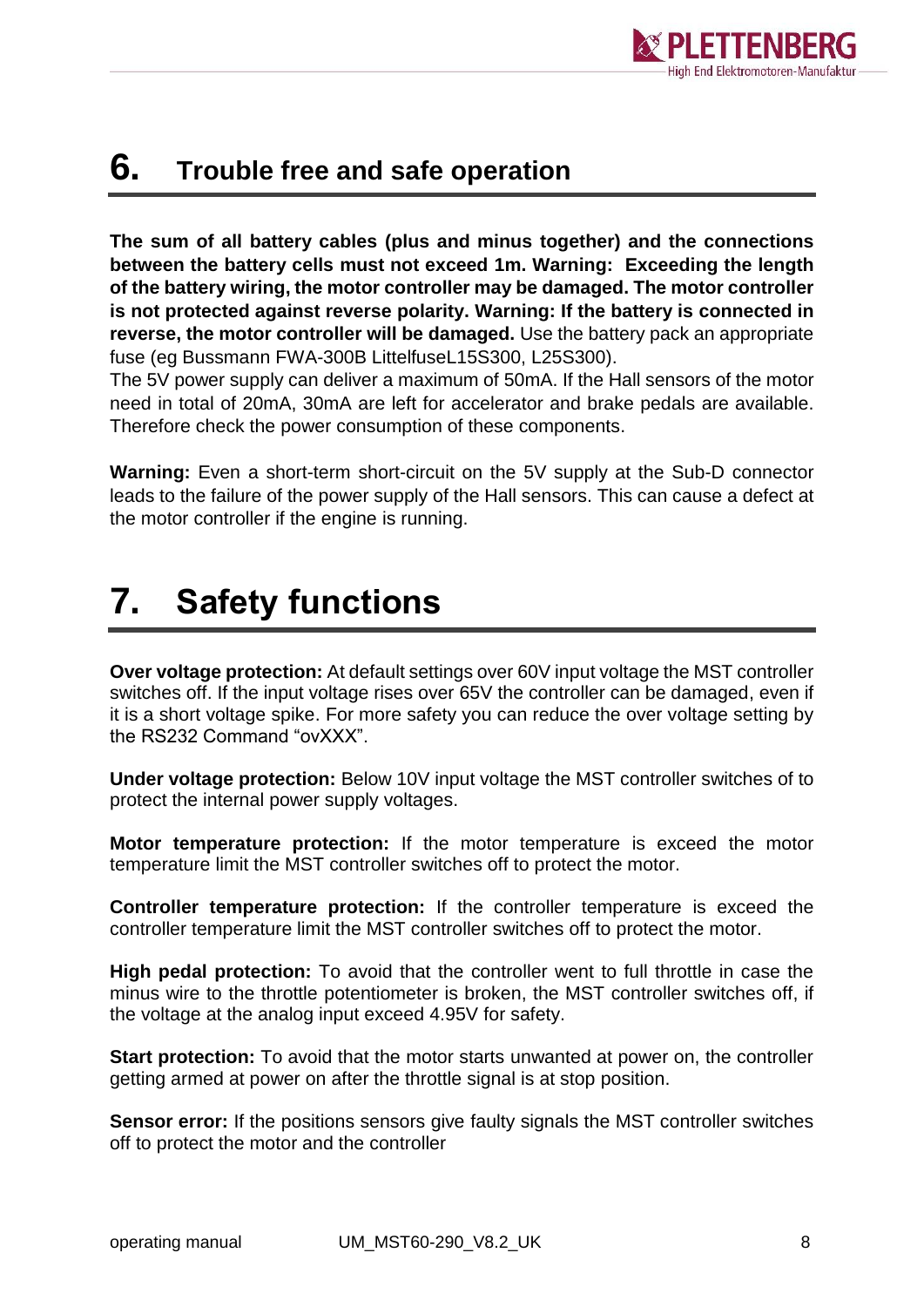

### <span id="page-8-0"></span>**8. Safety notes**

**Over 60V battery voltage you leave the range of the Safety Extra Low Voltage! The wiring must be carried out at supply voltages above 60V only by qualified persons. It must be considered the relevant technical standards. Touching the motor terminals with the engine running with more than 60V battery voltage can cause injuries. Therefore, the wiring has to be made at battery voltages over 60V that no power contacts can be touched.**

If you have questions please do not hesitate to contact us (technik@plettenberg-motoren.com).

Be careful with motors driving rotating parts.

If drive battery pack is connected, never stand in the hazard area of the rotating parts! Technical defects in electrical and mechanical systems can lead to an unexpected start of the motor and / or loose parts can greatly hurt you or persons located nearby**! Only use the controller when property and personal damages are excluded!** We are not responsible for the use in passenger-carrying equipment (see section 16 Legal Terms and Conditions)!

The controller is not protected against reverse polarity and confusion.

Never mix up with PLUS MINUS (reverse polarity)! This results in damage to the controller! Never connect the drive battery on the motor connecting cable (confusion), this can lead to irreparable damage!

Never operate the controller with significant load on a power supply without permission from us. At partial throttle the input current of the controller could have high current spikes, which could cause overvoltage spikes, if using a power supply instead of a battery. These spikes can destroy the motor controller and/or the power supply. Never operate the controller with a power supply, when using the braking function. At braking the energy is feed back to the power supply, the resulting overvoltage may destroy the power supply and/or the controller.

Do not connect an external voltage source at the 5V sensor supply. Exceeding 5.5V on this connection may cause damage to the controller.

Never disconnect the drive battery with the engine running from the controller. This may damage the controller. If you have activated the safety disconnect switch (emergency stop) with the engine running, so a test run of the controller with a current-limited power supply without load is necessary. Only if it is ensured that the controller is without damage, the controller can be put into operation again.

**Never exceed the maximum length of the cables between the controller and battery (max. length 2x50 cm). All serial connections between the battery cells must be added to the battery cable length. If several batteries are connected in series, the length of the connecting cables between the battery packs must be added to the battery cable length. The MST60-290 has 33cm battery cables as standard length. That means that 100cm – 2 x 33cm = 34cm total cable length left for the battery pack. Exceeding the maximum length of the cables can cause damages to the controller. Also bad connectors and or bad crimps can cause damages to the controller! Always disconnect the drive battery from the controller, if you do not use this longer period or** 

**if you want to charge the battery.**

**The monitoring functions can't detect every possible abnormal operating condition. The current limit does not protect the controller against short circuit between the motor cables. In case of a short circuit immediately switch off the motor to avoid permanent damage to the motor controller!**

Also a current limitation at stalled motor will protect the motor only if the maximum allowed current of the motor is higher than the current limitation value of the controller. For example, if a 20A rated motor operated at the MST60-290, the current monitoring in the case of blocking will not detect an excessive current and the motor may be destroyed.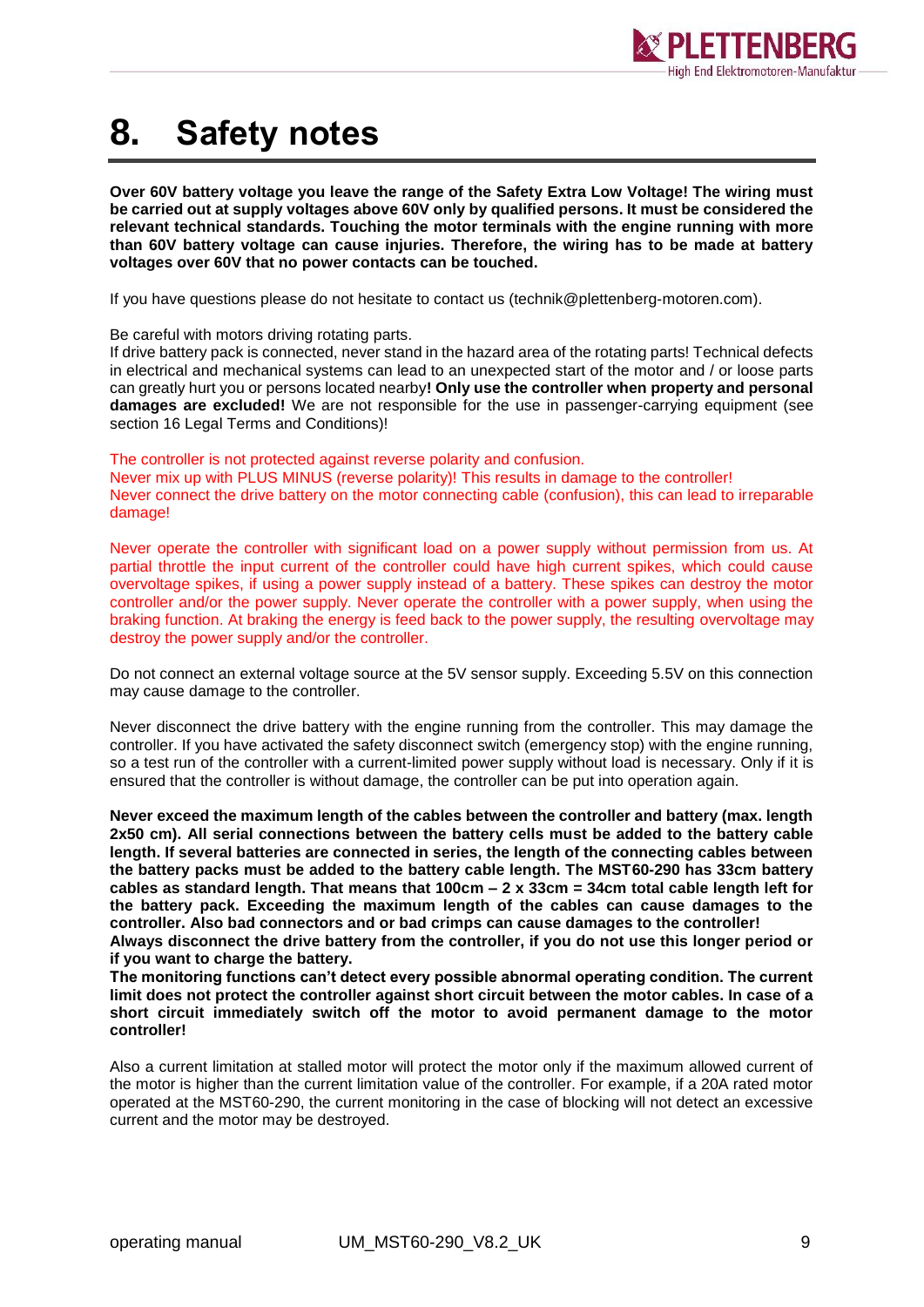

### <span id="page-9-0"></span>**9. Initial operation of the drive system**

For the first test of the wiring of the drive system, we recommend to use a current limited power supply. A power supply with an output voltage of 12V will do the job. Run the motor only without load. At the first time please use only low throttle, if the motor is running rough or only vibrates, put the throttle back to zero and disconnect the battery cables.

Please check in this case the connection between the controller and the motor. There exist only 6 combinations to connect the motor phases:

| <b>Controller Phase A</b> |               | Controller Phase B   Controller Phase C |
|---------------------------|---------------|-----------------------------------------|
| Motor Phase A             | Motor Phase B | Motor Phase C                           |
| Motor Phase B             | Motor Phase A | Motor Phase C                           |
| Motor Phase C             | Motor Phase A | Motor Phase B                           |
| Motor Phase A             | Motor Phase C | Motor Phase B                           |
| Motor Phase B             | Motor Phase C | Motor Phase A                           |
| Motor Phase C             | Motor Phase B | Motor Phase A                           |

After the MST controller is connected to the battery voltage the controller send on the RS232-Interface a small short instruction including the actual control parameters:

- \* Kommandoliste:
- \* 's' Serieller Sollwert
- \* 'p' Poti Sollwert
- \* 'i' Impuls Sollwert
- \* 'f' Forward \* 'r' Reverse
- 
- \* '0' Off
- \* 'b' Brake
- $*$  'm'  $100\%$  PWM (max)
- \* '9' 90% PWM
- \* '8' 80% PWM
- \* '7' 70% PWM
- \* '6' 60% PWM
- \* '5' 50% PWM
- \* '4' 40% PWM
- \* '3' 30% PWM
- \* '2' 20% PWM
- \* '1' 10% PWM
- $\star$  '+' +1% PWM
- $\star$  '-' -1% PWM
- \* 'g' +0.1% PWM
- \* 'l' -0.1% PWM
- \* 'w' write setup
- \* 'h' Help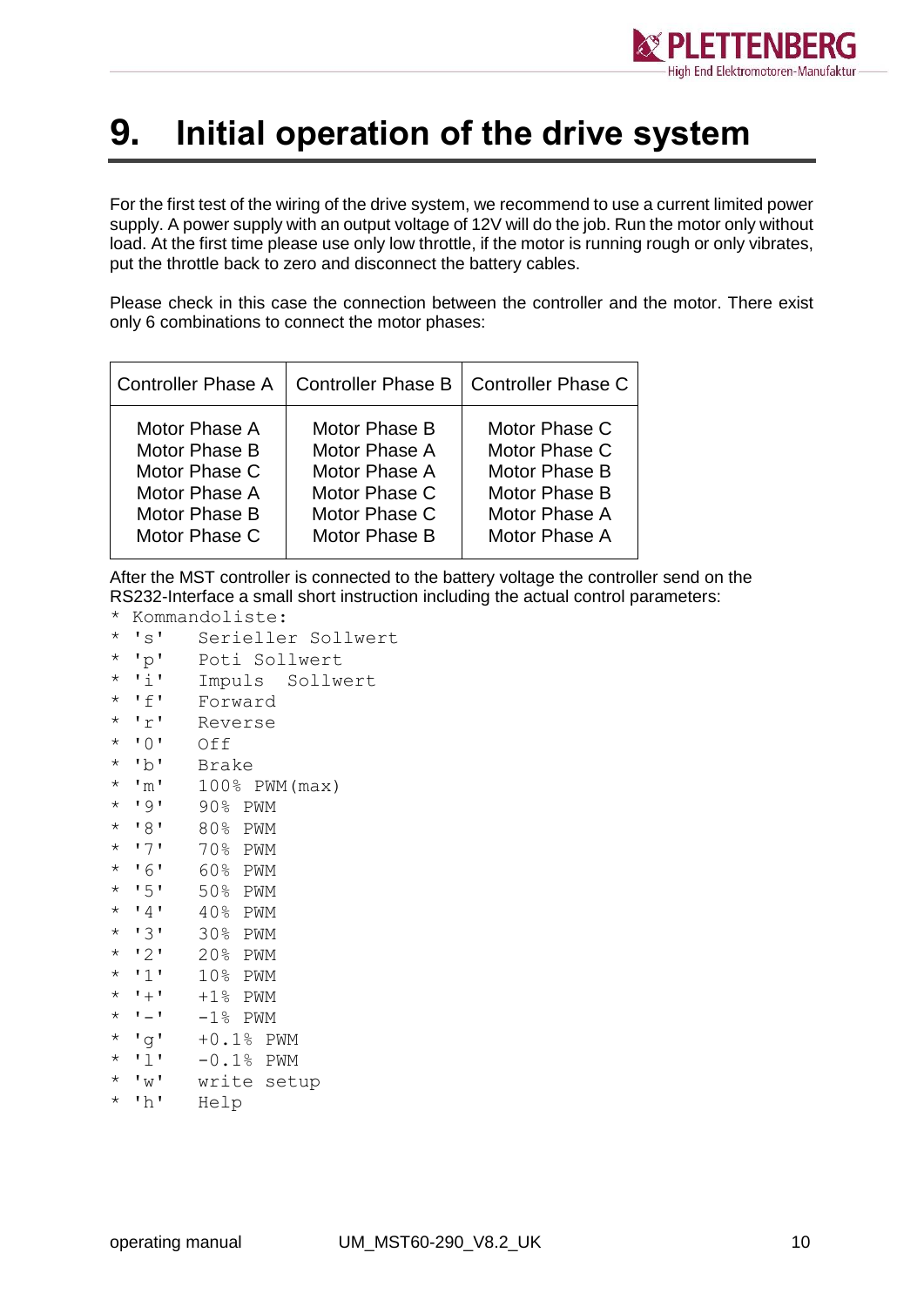

```
MST60-290
Input = Analog
AnalogStop/Start/Full/BrakeMax = 500mV/ 549mV/4499mV/4499mV
ImpulsStop/Start/Full = 1150µs/1200µs/1900µs
Throttle Expo For+Rev = 0%
For. Throttle Inc/Dec = 328 / 328
For. Throttle Max/Min = 100\frac{8}{7} 3%
Rev. Throttle Inc/Dec = 66 / 328
Rev. Throttle Max/Min = 100\% / 3\%Brake Inc/Dec = 66 / 328
Brake Max/Min = 100\frac{8}{7} 5%
Voltage Max/Min = 60.0V/ 10.0VPhase/BatteryAmp Max = 300.0A/300.0A
Temp Max Motor/Power = 100^{\circ}C / 110^{\circ}C
Motor RPM Limit = 240000Motor Polepairs = 1
```
### <span id="page-10-0"></span>**10. LED indicator functions**

| LED continuous light   | : No error                                          |
|------------------------|-----------------------------------------------------|
| LED 1x Blinking        | : Error 0x0001 under voltage                        |
| LED 2x Blinking        | : Error 0x0002 over voltage                         |
| LED 3x Blinking        | : Error 0x0004 over current                         |
| LED 4x Blinking        | : Error 0x0008 over temperature controller          |
| LED 5x Blinking        | : Error 0x0010 over temperature motor               |
| LED 6x Blinking        | : Error 0x0020 Motor blocked                        |
| <b>LED 7x Blinking</b> | : Error 0x0040 Sensor error                         |
| LED 9x Blinking        | : Error 0x0100 Error Analog input(voltage too high) |
| LED 10x Blinking       | : Error 0x0200 Error Impulse width                  |

If more than one Error has happened the Error codes are added. For example if Error 0x0040 Sensor error and Error 0x0010 over temperature motor happen the controller shows Error 0x0050.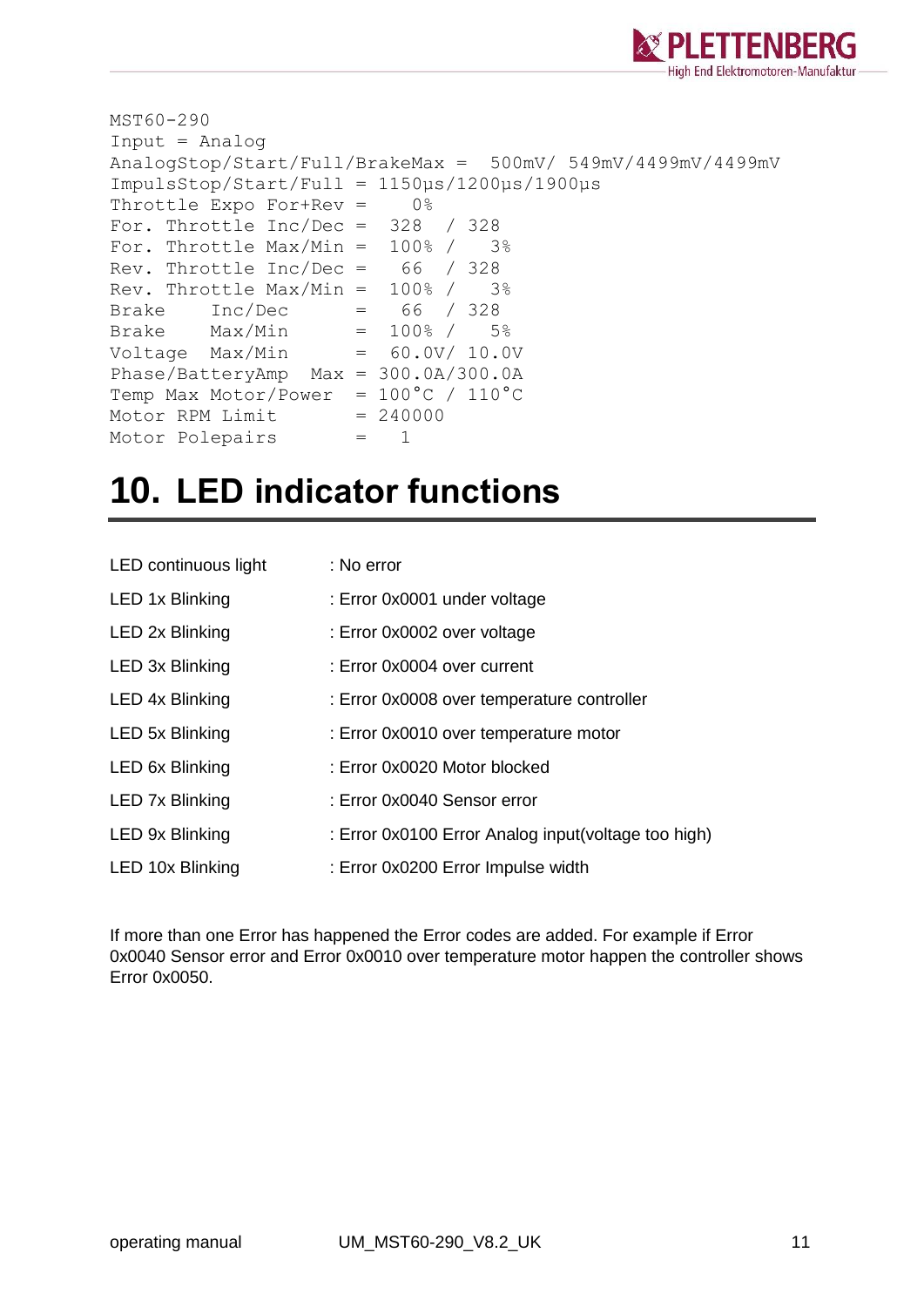

# <span id="page-11-0"></span>**11. Standard Setup Values**

| Input                   | $=$ Analog                                                 |  |  |
|-------------------------|------------------------------------------------------------|--|--|
|                         | AnalogStop/Start/Full/BrakeMax = 500mV/549mV/4499mV/4499mV |  |  |
| Impuls Stop/Start/Full  | $= 1150 \mu s / 1200 \mu s / 1900 \mu s$                   |  |  |
| Throttle Expo For+Rev   | $= 0\%$                                                    |  |  |
| For. Throttle Inc/Dec   | $= 328 / 328$                                              |  |  |
| For. Throttle Max/Min   | $= 100\% / 3\%$                                            |  |  |
| Rev. Throttle Inc/Dec   | $= 66 / 328$                                               |  |  |
| Rev. Throttle Max/Min   | $= 100\% / 3\%$                                            |  |  |
| Inc/Dec<br><b>Brake</b> | $= 66 / 328$                                               |  |  |
| Brake Max/Min           | $= 100\% / 5\%$                                            |  |  |
| Voltage Max/Min         | $= 60.0 V/ 10.0 V$                                         |  |  |
| Phase/BatteryAmp Max    | $= 300.0A/300.0A$                                          |  |  |
| Temp Max Motor/Power    | $= 100^{\circ}$ C / 100 $^{\circ}$ C                       |  |  |
| <b>Motor RPM Limit</b>  | $= 240000$                                                 |  |  |
| <b>Motor Polepairs</b>  | $=$ 1                                                      |  |  |

# <span id="page-11-1"></span>**12. RS232-Interface-Parameters**

115kbaud 8 Datenbits, no parity, 1 Stopbit.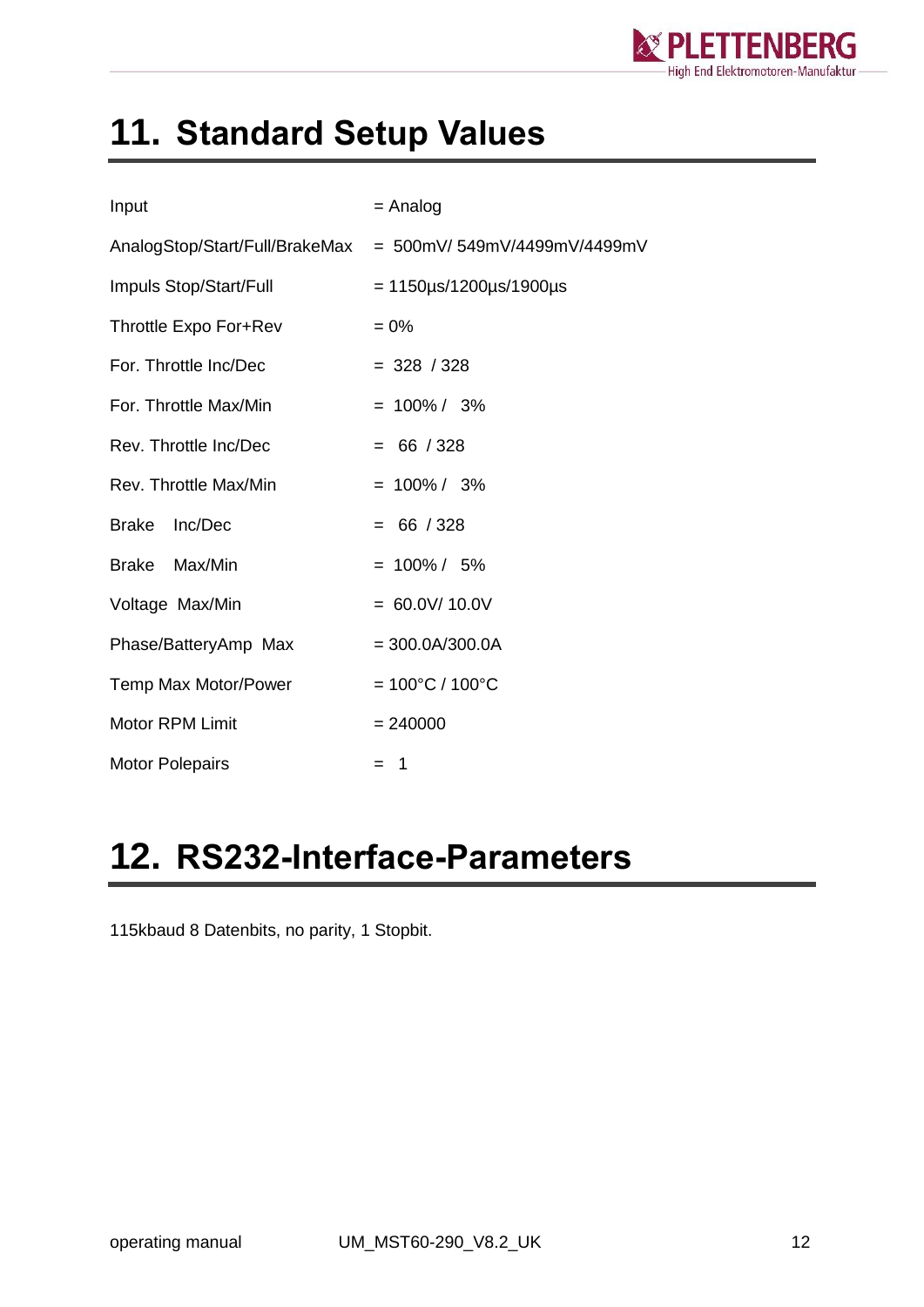

### <span id="page-12-0"></span>**13. RS232-Interface-Protocol-Description**

Data on the RS232 interface in analog mode:

T=3.649V, a=0.000V, PWM= 787, U= 34.9V, I= 3.7A, RPM=  $1482$ , con=  $28^{\circ}$ C, mot=  $26^{\circ}$ C T=4.964V, a=0.000V, PWM=1000, U= 35.0V, I= 4.0A, RPM=  $1896$ , con=  $28^{\circ}$ C, mot=  $26^{\circ}$ C ..T" means Throttle input, the big letter shows that it is active.

"a" means Aux input (Brake), the small letter shows that the brake is inactive at the moment as the throttle input has priority over the brake input.

"U" is the Input voltage

"I" is the Phase current (no average function and no synchronization with the commutation)

"RPM" is the motor speed in rpm

"con" is the controller temperature (power stage)

..mot" is the motor temperature

If the brake is active the "a" change to "A" and the "T" changes to "t":

t=0.000V, A=2.501V, PWM= 500, U= 35.0V, I= 0.0A, RPM= 0, con=  $28^{\circ}$ C, mot=  $26^{\circ}$ C

The Data on the RS232 interface in serial mode:

S=3.649V,a=0.000V,PWM= 787,U= 34.9V,I= 3.7A,RPM= 1482,con= 28°C,mot= 26°C

..S" shows that the serial control mode is active.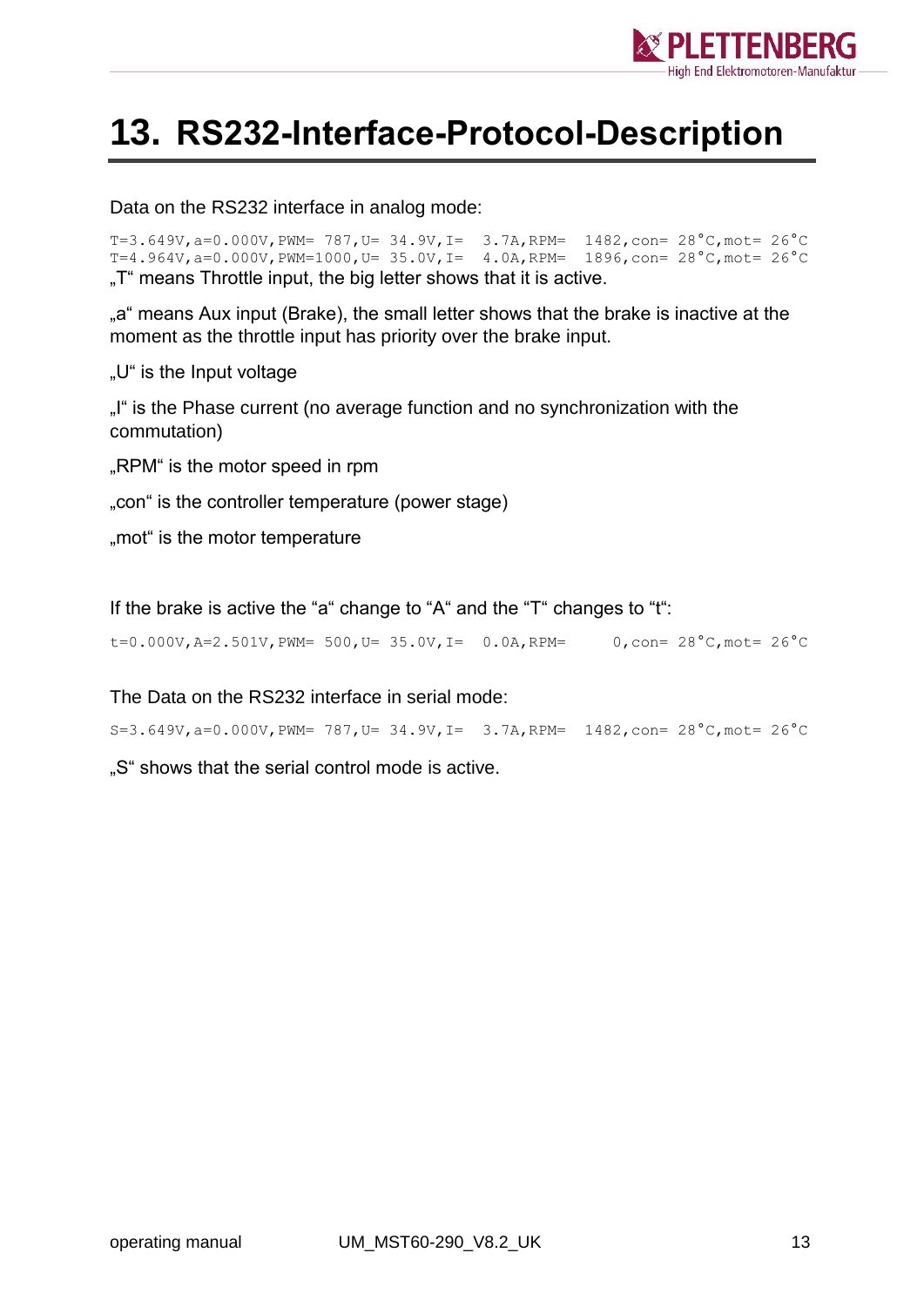

# <span id="page-13-0"></span>**14. RS232-Interface-Commands**

#### <span id="page-13-1"></span>**1 Byte Commands**

- "s": switch to serial RS232 Input(lost after power down)
- "p": switch to analog input(Poti, lost after power down)
- "i" : switch to impulse input(compatible with model radio control, lost after power down)
- "f": forward
- "r": reverse
- "0": Motor off
- "b": Brake
- "m": 100% PWM(maximum)
- "9": 90% PWM
- "8": 80% PWM
- "7": 70% PWM
- "6": 60% PWM
- "5": 50% PWM
- "4": 40% PWM
- "3": 30% PWM
- "2": 20% PWM
- "1": 10% PWM
- "+": +1% PWM
- "-": -1% PWM
- "g": +0,1% PWM(V2 or higher)
- "l": -0,1% PWM(V2 or higher)
- "t" : activate 2s Timeout at the serial Interface(V2 or higher)
- "h": help
- "a": switch to adjust Mode
- "e": exit adjust Mode

#### <span id="page-13-2"></span>**2 Byte Commands (only in Adjust Mode)**

- "sd": set default
- "sp": show parameter
- "wp": write parms
- "se": show the last 8 errors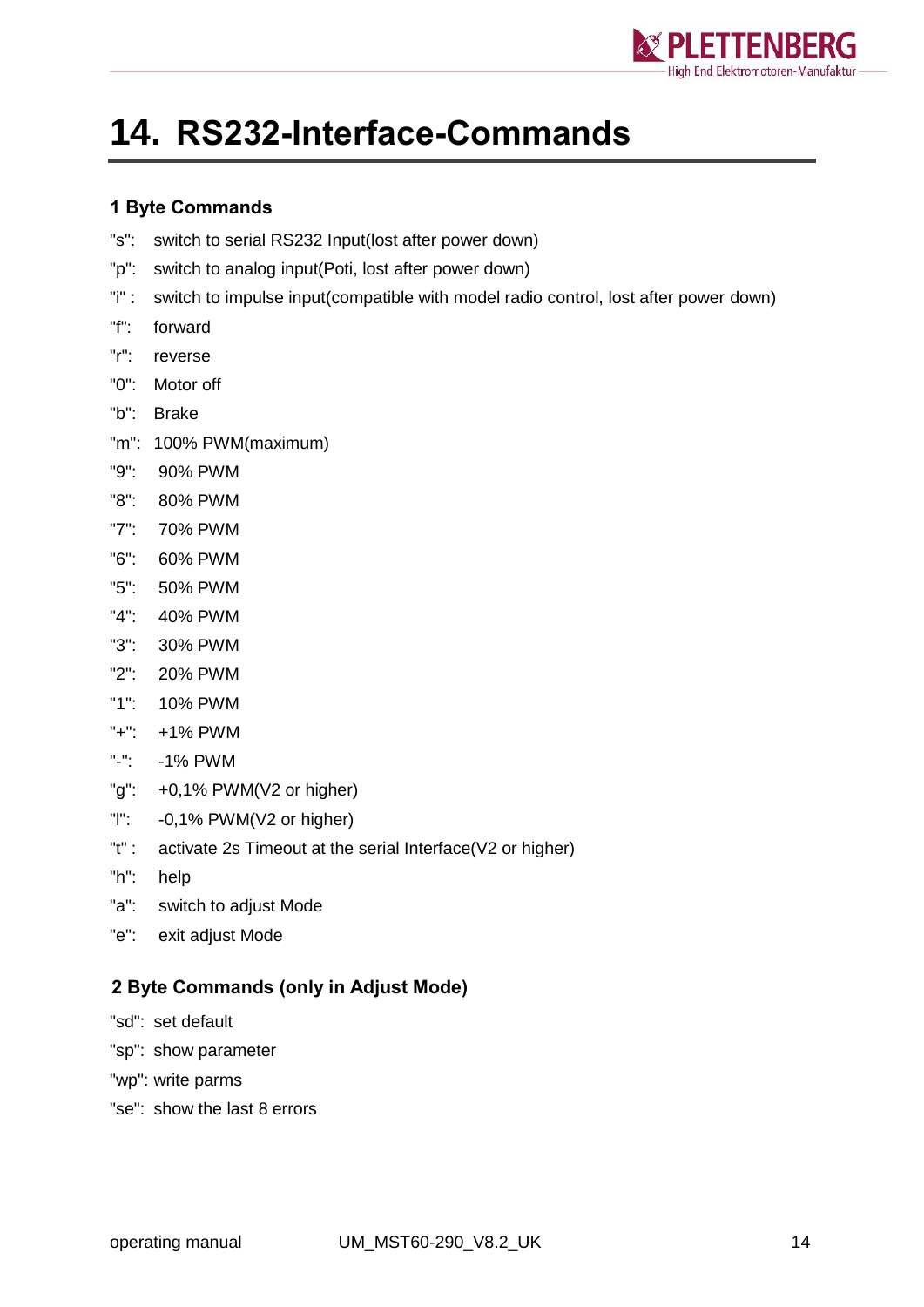

#### <span id="page-14-0"></span>**5 Byte Commands (only in Adjust Mode)**

| $"rp"$ :    | RPM limit[1000RPM] "rp009" = 9000U/min, "rp100" = 100000U/min                        |
|-------------|--------------------------------------------------------------------------------------|
| $"$ c $"$ : | current limit[A] " $cl100" = 100A$                                                   |
| "il":       | input current limit[A] " $c1100$ " = 100A(V5 or higher)                              |
| "uv":       | under voltage [V] "uv020" = $20V$                                                    |
| "ov":       | over voltage[V] " $ov100$ " = 100V                                                   |
| "mt":       | motor temperature limit $[°C]$ "mt100" = 100 $°C$ (V3 or higher)                     |
| $"ct"$ :    | controller temperature limit $[^{\circ}C]$ "ct080" = 80 $^{\circ}C$ (V3 or higher)   |
| "te":       | throttle expo curve in % "te000" = linear "te100" = 100% expo( $\sqrt{8}$ or higher) |
| "ti":       | throttle increase forward "ti001" = +1count/ms "ti010" = +10count/ms                 |
| "td":       | throttle decrease forward "td001" = -1 count/ms "td010" = -10 count/ms               |
| "tl":       | throttle limit forward in % "tl100" = 100% "tl050" = 50%                             |
| $"tm"$ :    | throttle minimum forward in % "tm010" = $10\%$ "tm050" = $50\%$                      |
| $"$ ri":    | reverse throttle increase "ri001" = $+1$ count/ms "ri010" = $+10$ count/ms           |
| $"rd"$ :    | reverse throttle decrease "rd001" = $-1$ count/ms "rd010" = $-10$ count/ms           |
| $"r"$ :     | reverse throttle limit in % "rl100" = 100% "rl050" = 50%                             |
| $"rm$ :     | reverse throttle minimum in % " $rm 010" = 10\%$ " $rm 050" = 50\%$                  |
| "bi":       | brake increase "bi001" = $+1$ count/ms "bi010" = $+10$ count/ms                      |
| "bd":       | brake decrease "bd001" = $-1$ count/ms "bd010" = $-10$ count/ms                      |
| $"bl"$ :    | brake limit [%] "bl100" = 100% "bl050" = 50%                                         |
| " $bm$ ":   | brake minimum [ $\%$ ] "bm010" = 10% "bm050" = 50%                                   |
| "af":       | analog input full throttle voltage "af450" = $4.50V$                                 |
| "ah":       | analog input halt motor voltage "ah050" = $0.50V$                                    |
| "as":       | analog input start motor voltage "as060" = $0.60V$                                   |
| "ab":       | analog input full brake voltage "ab500" = $5.00V(V5$ or higher)                      |
| $"$ if":    | impulse input full throttle "if $200" = 2.0$ ms                                      |
| $"ih"$ :    | impulse input halt motor "ih100" = $1.0$ ms                                          |
| "is":       | impulse input start motor "is110" = $1.1$ ms                                         |

- "pp": motor pole pairs count "pp001" = 2-Poles
- "ot": output time RS232 [ms] "ot200" = 200ms ( minimum 7ms) (V4 or higher)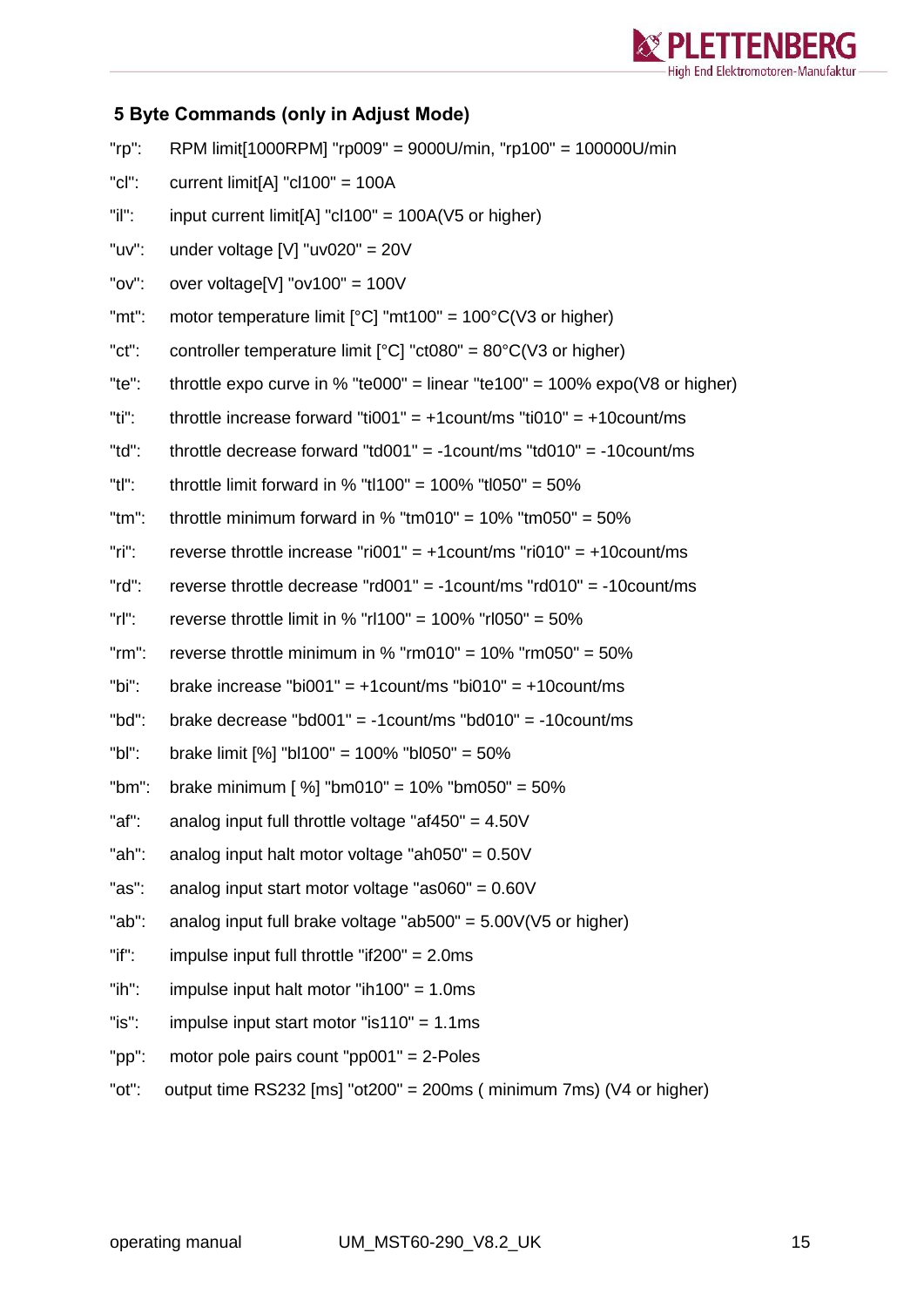

#### <span id="page-15-0"></span>**RS232 Command examples**

1. CR/LF is not necessary

2. After connecting the supply voltage to the MST60-290 controller the analog input is active by default. If you want to use the serial control input, you have to send "s" after the initialization of the controller.

Examples:

If you want to run the motor forward with 10% throttle PWM you send "1f".

If you want to increase the throttle PWM to 33% you send  $.3+++$ ".

If you want to increase to maximum throttle you send "m".

If you want to switch off the motor current you send a  $.0^{\circ}$ .

If you want to brake with 10% brake PWM you send a "1b".

If you want to increase the brake PWM to  $33\%$  you send  $.3***$ .

If you want to run the motor with 8% throttle PWM you send "1--r".

If you want to change a parameter you have to switch the MST into the adjust mode by sending an "a". That is only possible if the motor does not run.

For example if you want to change the pole pair count to 10 pole pairs(20 pole motor) that the MST sending the shaft speed instead of the electrical speed on the RS232 interface send an "a" for adjust mode, after that you send "pp010" for 10 pole pairs and "e" for exit adjust mode. If you want to store the changed parameter, you have to leave the adjust mode by sending a "wp" instead of the "e".

# <span id="page-15-1"></span>**15. Sensor Phase Mapping**

|                     | Step1 | Step2 | Step3 | Step4 | Step5                    | Step6 | Error1 | Error <sub>2</sub> |
|---------------------|-------|-------|-------|-------|--------------------------|-------|--------|--------------------|
| Phase $A(U)$        | ┿     |       |       |       |                          |       |        |                    |
| Phase $B(V)$        |       |       | ┿     |       | $\overline{\phantom{0}}$ |       |        |                    |
| Phase C(W)          |       |       |       |       |                          |       |        |                    |
| Sensor A            |       |       |       |       |                          |       |        |                    |
| Sensor B            |       |       |       |       |                          |       |        |                    |
| Sensor <sub>C</sub> |       |       |       |       |                          |       |        |                    |

#### <span id="page-15-2"></span>**Commutation Sequence Forward**

#### <span id="page-15-3"></span>**Commutation Sequence Reverse**

|                     | Step1 | Step2 | Step3 | Step4 | Step5 | Step6 | Error1 | Error <sub>2</sub> |
|---------------------|-------|-------|-------|-------|-------|-------|--------|--------------------|
| Phase $A(U)$        |       |       |       | +     |       |       |        |                    |
| Phase B(V)          |       |       |       | 7     |       |       |        |                    |
| Phase C(W)          |       |       |       |       |       |       |        |                    |
| Sensor A            |       |       |       |       |       |       |        |                    |
| Sensor B            |       |       |       |       |       |       |        |                    |
| Sensor <sub>C</sub> |       |       |       |       |       |       |        |                    |

Z: high impedance, +:Plus, -:Minus, 1:>3V, 0:<2V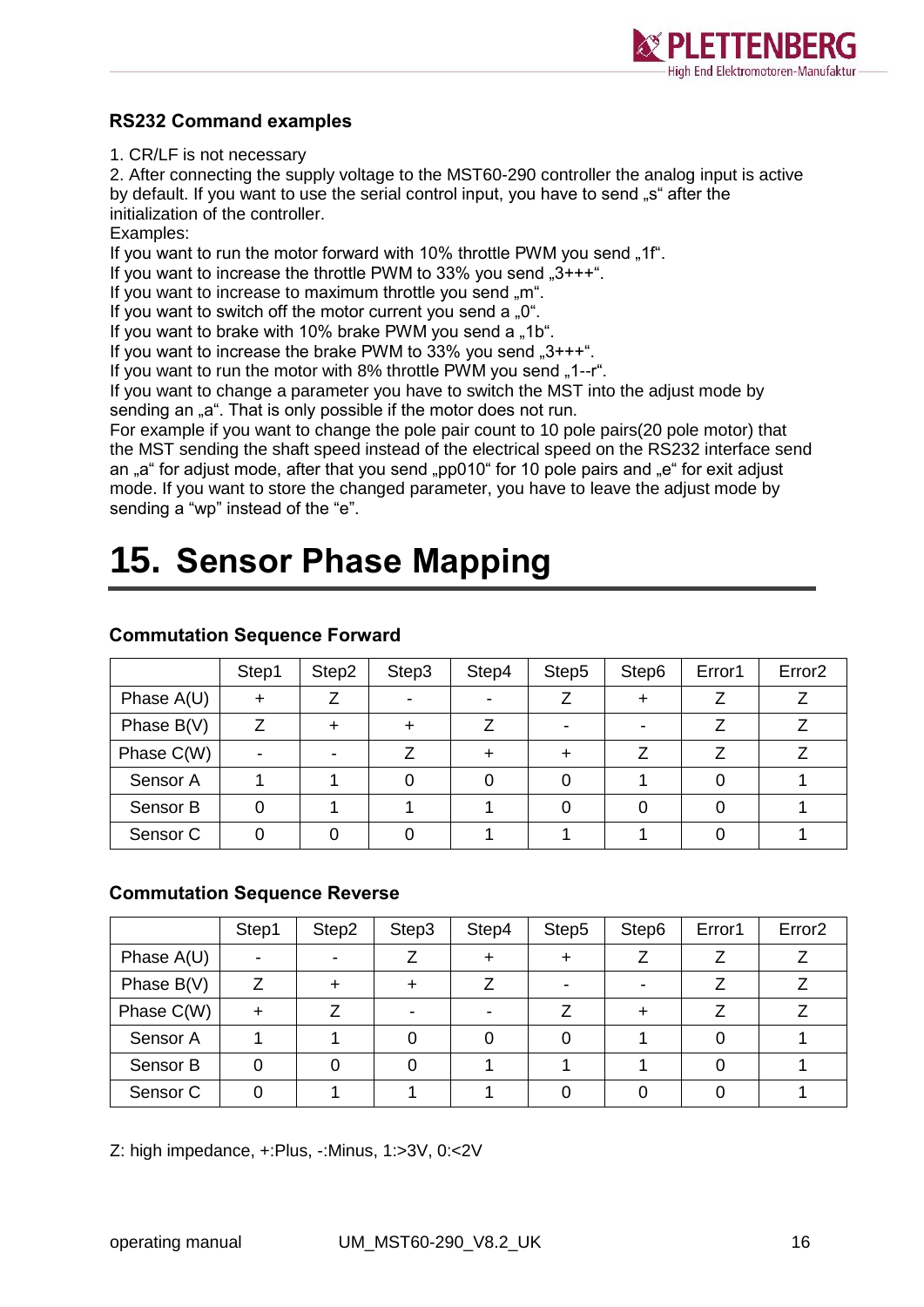

# <span id="page-16-0"></span>**16. Rechtliches**

Es wird keine Haftung übernommen für Sach- und Vermögensschäden, sowie Sach- und Vermögensfolgeschäden:

- durch unsachgemäße Handhabung.
- an sämtlichen Fluggeräten wie Ultraleichtflugzeugen, Drachen, Fallschirmen, Flugmodellen, Raketen, Drohnen, Hängegleitern und Gleitseglern oder deren Teilen, sowie Schäden durch Grounding von o.g. Fluggeräten .
- an fremden Luftfahrzeugen oder Luftfahrzeugteilen
- durch Anwendungen aller Art, die dem deutschen Kriegswaffengesetz unterliegen.

Generell ausgeschlossen sind Vermögens- und Vermögensfolgeschäden.

Die Steuerung wurde nicht den für Flugzeugen vorgeschriebenen Sicherheits- und Dauertests unterzogen. Es wird keinerlei Haftung übernommen für Personen- bzw. Sachschäden, Sachfolge- und Vermögensschäden, sowie Vermögensfolgeschäden beim und durch den Betrieb in manntragenden Fluggeräten!

Im Zweifel holen Sie bitte eine schriftliche Zustimmung für den Betrieb in Ihrer speziellen Anwendung ein.

Grundsätzlich gelten unsere Allgemeinen Geschäftsbedingungen.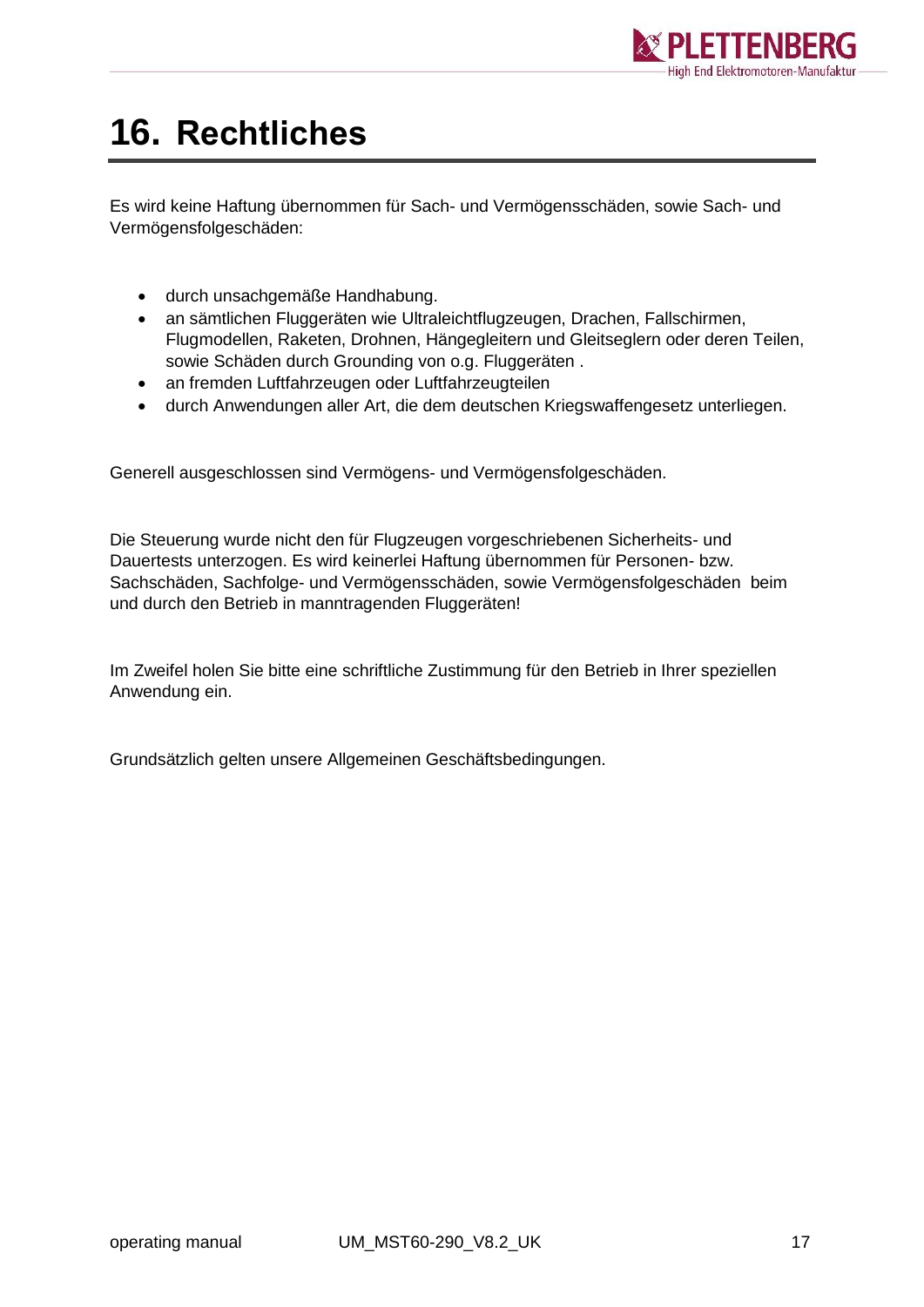

## <span id="page-17-0"></span>**17. Disposal**



A controller with exceeded service life is electronic scrap. E-scrap consists on the one hand of valuable materials which can be recovered as secondary raw materials and, on the other hand, it contains environmentally hazardous substances.

Information regarding optimum material recycling is available from commercial waste disposal companies.

# <span id="page-17-1"></span>**18. Service / Contact**

Should, despite proper handling and sufficient care, problems should still occur or the motor controller will be damaged, then please send the controller back to our address stating the problem, defect or damage.

### **Plettenberg Elektromotoren GmbH & Co. KG** Rostocker Straße 30 34225 Baunatal – Großenritte Telefon: +49 (0) 56 01 / 97 96-0 Fax: +49 (0) 56 01 / 97 96-11 Internet: www.Plettenberg-Motoren.com

E-Mail: [Info@Plettenberg-Motoren.com](mailto:Info@Plettenberg-Motoren.com)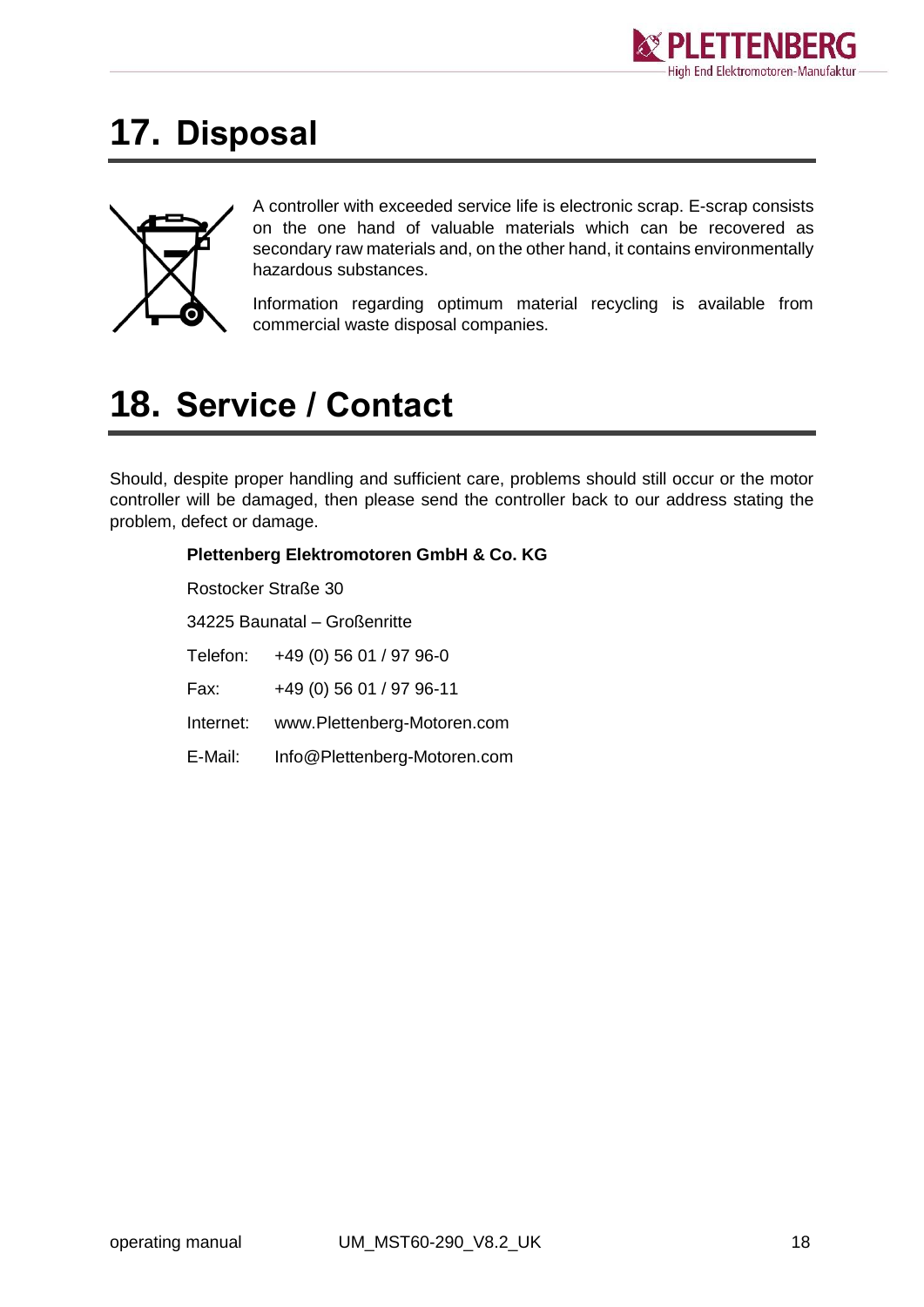

 $C \in$ 

# <span id="page-18-0"></span>**19. EU-Declaration of Conformity**

In the sense of the EU Directives

- **EMC Directive 2014/30/EU Appendix IV**
- **Low Voltage Directive 2014/35/EU Appendix IV**
- **RoHS Directive 2011/65/EU Appendix II**

#### **Plettenberg Elektromotoren GmbH & Co. KG**

Rostocker Straße 30 34225 Baunatal – Großenritte

hereby declares, as the manufacturer, that the articles and objects described below comply with the provisions of the relevant community harmonisation legislation referred to above.

| Gerätetyp  |             |  |  |  |  |
|------------|-------------|--|--|--|--|
| MST 60/80  | MST 80/350  |  |  |  |  |
| MST 60/130 | MST 140/200 |  |  |  |  |
| MST 60/260 | MST 400/133 |  |  |  |  |
| MST 60/290 | MST 400/200 |  |  |  |  |
| MST 80/240 |             |  |  |  |  |

| Interference emission    | <b>EMC Directive Article 6 Appendix I.1.a</b>                                                                                                                                                                                                                    |  |  |  |
|--------------------------|------------------------------------------------------------------------------------------------------------------------------------------------------------------------------------------------------------------------------------------------------------------|--|--|--|
| DIN EN 61000-6-3:2011-09 | Electromagnetic Compatibility (EMC)- Part 6-3:<br>Generic standards - Interference emission for residential areas,<br>business and commercial areas as well as small businesses<br>(IEC 61000-6-3:2006 + A1:2010); German Edition<br>EN 61000-6-3:2007 + A1:2011 |  |  |  |
| Interference immunity    | <b>EMC Directive Article 6 Appendix I.1.b</b>                                                                                                                                                                                                                    |  |  |  |
| DIN EN 61000-6-1:2007-10 | Electromagnetic Compatibility (EMC)- Part 6-1:<br>Generic standards - Immunity for residential environments,<br>business and commercial areas as well as small businesses<br>(IEC 61000-6-1:2005);                                                               |  |  |  |
| <b>Device safety</b>     |                                                                                                                                                                                                                                                                  |  |  |  |
| DIN EN 60335-1:2012-10   | Household and similar electrical appliances - Safety - Part 1:<br>General requirements<br>(IEC 60335-1:2010, modified);                                                                                                                                          |  |  |  |
| DIN EN ISO 12100:2010    | General principles for design - Risk assessment and risk mitigation<br>ISO 12100:2010 (): German Edition EN ISO 12100                                                                                                                                            |  |  |  |